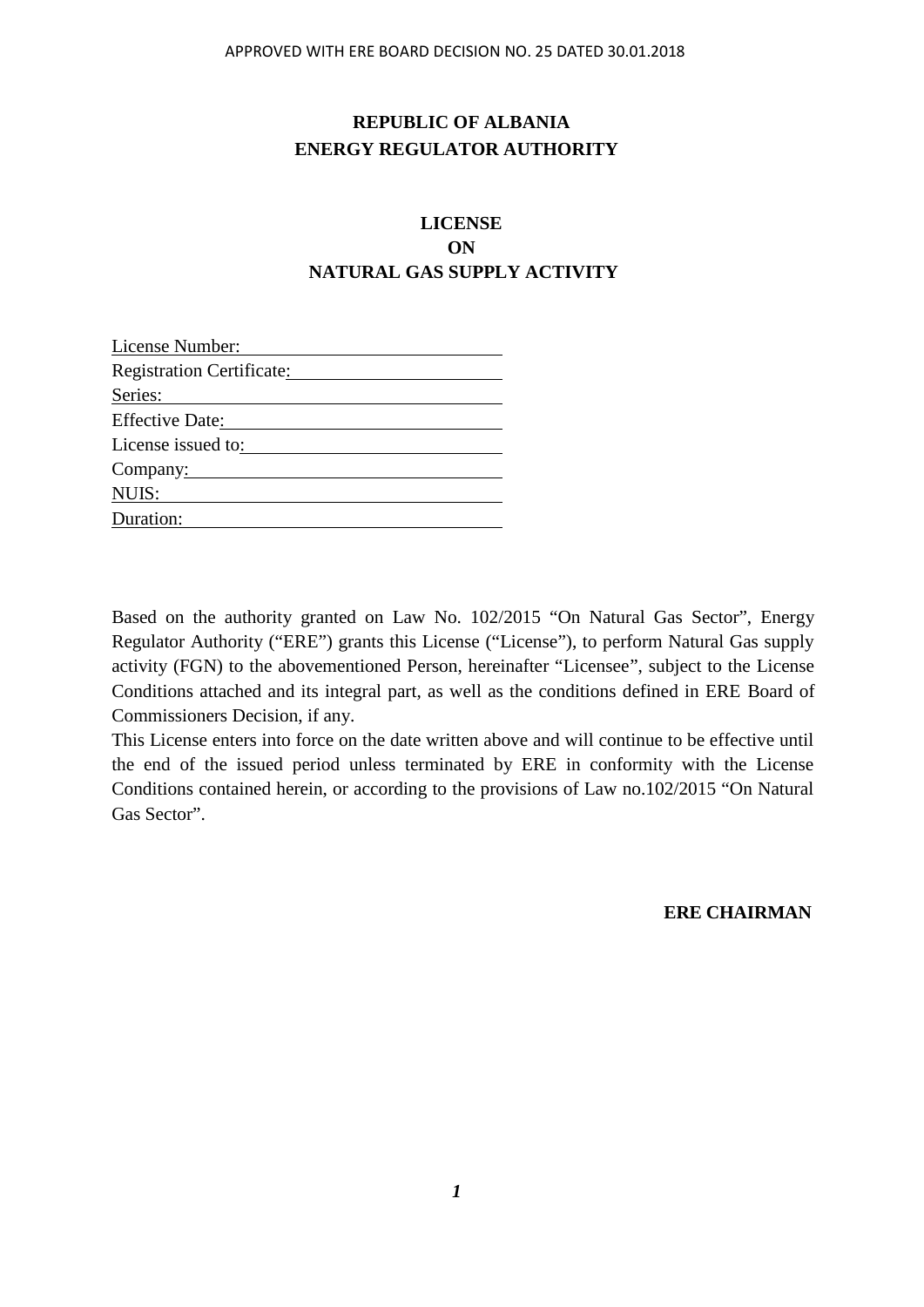# **REPUBLIC OF ALBANIA ENERGY REGULATOR AUTHORITY**

## **LICENSE CONDITIOSN FOR NATURAL GAS SUPPLY ACTIVITY**

Series:

License Number:

Issued to: (Full name of the Licensee)

## **Article 1 General Provisions**

ERE is the only authority in the Republic of Albania, recognized on Chapter III Section I, of Law No.102/2015 "*On Natural Gas Sector*" to issue and declare the effectiveness of this License.

- 1. If any condition of this License becomes void or cancelled or ceases to be effective, this condition shall be deleted from the License and the remaining Conditions of the License shall continue to be fully in force.
- 2. In case of License transferring, the Licensee is obliged to immediately inform ERE.
- 3. ERE has the exclusive right to modify this License, in case the conditions and circumstances have changed as well as to fulfil the provisions of the Rules on the Organization of the Natural Gas Market; Law No. 102/2015 "*On Natural Gas Sector*", the General Conditions for the Supply of Natural Gas, Transmission Grid Code, Distribution Grid Code, Metering Code and/or any applicable legal acts approved by ERE implementing Law No. 102/2015 "*On Natural Gas Sector*".

### **Definitions of the terms defined on**:

- Law No. 102/2015, "*On Natural Gas Sector*"
- "Regulation on the procedures and terms on license issue, modification, transferring or license removal on natural gas sector approved with ERE Board Decision No.97 dated 04.07.2017;
- "Regulation on the procedures of revocation of licenses in power and natural gas sectors", approved with ERE Board Decision No 58 dated 18.04.2017;
- "Regulation on ERE organization, operation and procedures", approved with ERE Board Decision No. 96 dated 17.06.2016,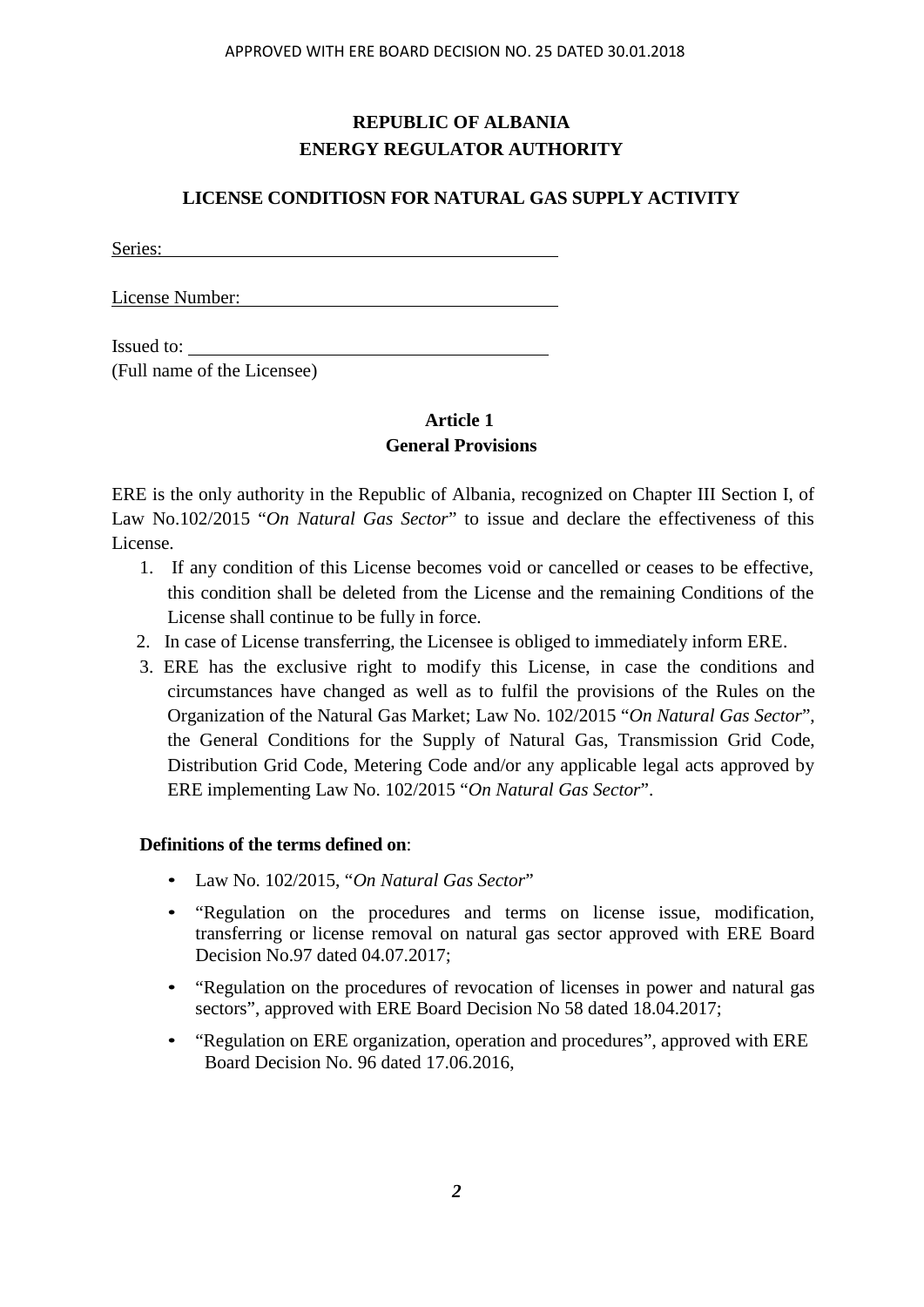• Regulations and Rules regarding Natural Gas Sector (the Effective Legislation), are included on this License for any purpose.

The other words and phrases, used in this License and in the License Conditions, which are not included in the above mentioned laws and regulations, shall have the meaning as follows:

- **"Cross-subsidies**" shall mean the transfer of funds or the allocation of the costs among the Licensee accounts, or accounts for the financial support of an activity or business other than supply, production of and/or trade in natural gas from the revenues earned by the Licensee carrying out the Licensed Activity, or transferring the costs incurred by the Licensee in carrying out the Licensed Activity to another activity or business other than supply, production of and/or trade in natural gas.
- **"Licensed Activity"** shall mean the activities directly connected and necessary for the supply of natural gas, i.e. sale and resale of natural gas to customers, in conformity with Law No. 102/2015 "On Natural Gas Sector", the Rules on Organization of the Natural Gas Market, the General Conditions for the Supply of Natural Gas and other applicable Regulations and Rules.
- **"Licensee"** as used in this document, shall mean a Person mentioned on the first page of the License, which is authorized by ERE to perform the Licensed Activity.
- **"Licensing Procedures for Natural Gas Sector"** shall mean the procedure provided on the "*Regulation on the procedures and terms for license issue, modification, transferring or license removal in natural gas sector"*, approved with ERE Board Decision No.97 dated 04.07.2017.
- **"Legislation in force",** shall mean all the standards, codes, rules, regulations, methodologies and any decision or other act in force approved by ERE and other competent authorities according to Law no. 102/2015 "*On Natural Gas Sector*".
- **"Commercial Sensitive Information"** shall mean the data regarding the business or the commercial nature data of System Users, owned by the Licensee during the process of exercising the Licensed Activity, which shall be confidential.
- **"Commercial Advantage Information"** shall mean the information connected with the activity of the Licensee himself, which shall be kept confidential and shall not be given or be disclosed to others in a discriminatory way.
- **"Force Majeure"** means a natural or social act or event occurred in the country as earthquakes, lightning, cyclones, floods, volcanic eruptions, fires or wars, armed conflict, insurrection, terrorist or military action, which prevent the licensee from performing its obligations under the license or other acts or events that are beyond the reasonable control and not arising out of the fault of the licensee, and the licensee has been unable to overcome such act or event by the exercise of due diligence and reasonable efforts, skill and care;

**"Regulatory Fee"** it is a yearly fee that the licensed companies in the gas sector pay to ERE for covering the costs of its regulatory activities, based in a methodology approved by ERE.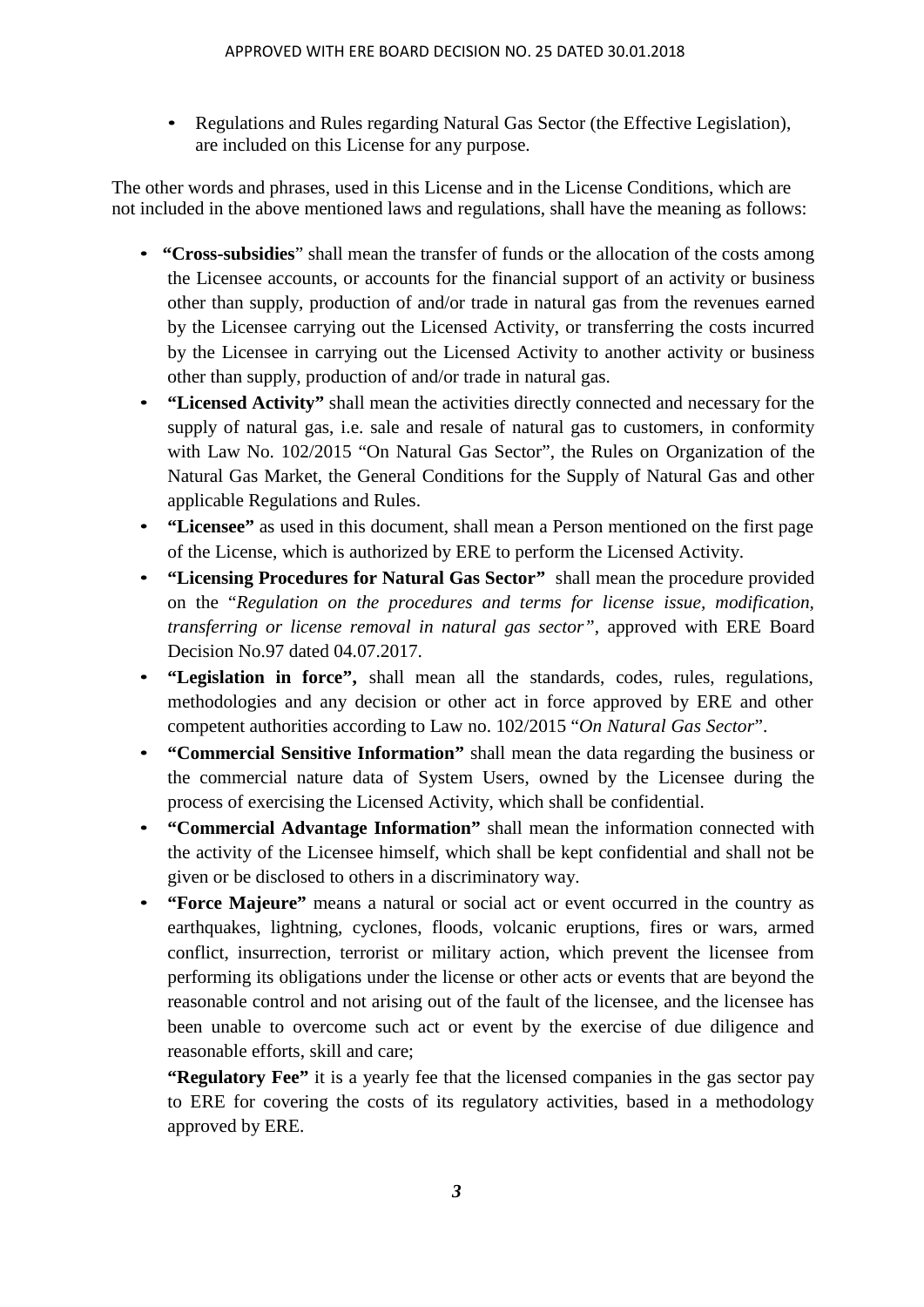## **Article 2 Performing the Licensed Activity**

- 1. The Licensee is authorized by this License to perform the Natural Gas Supply Activity according to the legislation in force in the Republic of Albania. The natural gas company licensed for natural gas supply activity, has the right to perform even the natural gas production and/or trading activity, on the condition to keep separate accounts for each activity as stipulated on article 30 Law no. 102/2015 "On Natural Gas Sector".
- 2. Licensee shall provide its services related to the Licensed Activity at non-regulated market prices subject to a natural gas supply contract negotiated between the Licensee and its customer in accordance with article 93 (standard contract) or 95 (Supplier of Last Resort Contract) of Law No. 102/2015 "On Natural Gas Sector", General Conditions for the Supply of Natural Gas and other applicable Rules and Regulations, except for the cases envisaged on the License Conditions.
- 3. In cases where the Licensee is designated to provide the natural gas supply of last resort pursuant to Articles 90 and 91 of Law No. 102/2015 "On Natural Gas Sector" and/or to provide the supply of natural gas under public service obligations pursuant to Article 92 of Law No. 102/2015 "On Natural Gas Sector", and such supply based on respective ERE's decisions are provided at regulated prices, the Licensee shall not impose payments for his customers benefiting from the supply of last resort or supply under public obligations other than those regulated prices (tariffs) approved by ERE based on ERE's approved methodologies in accordance with Law No. 102/2015 "On Natural Gas Sector".
- 4. Licensee shall not impede, prevent or attempt to prevent the other Licensees, potential representatives or the competitors to engage or enter in the supply business or in other natural gas sector activities in the Republic of Albania;
- 5. Licensee shall not engage in any form of monopoly or anti-competitive activity prohibited by the Legislation in force or the Regulations and Rules approved by ERE and the Competition Authority.
- 6. Licensee shall not engage in any activity related to the transmission, distribution and/or storage of natural gas as well as to the electricity transmission and/or distribution.
- 7. Within January 31 of each year, the Licensee shall send to ERE an information and a written declaration on performing the activity during the previous year and fulfilling the legal framework on natural gas sector in accordance with ERE's established reporting requirements pursuant to Article 16 point 24 of Law No. 102/2015 "On Natural Gas Sector".
- 8. Licensee shall not collaborate with other persons to damage the licensees or natural gas customers interests.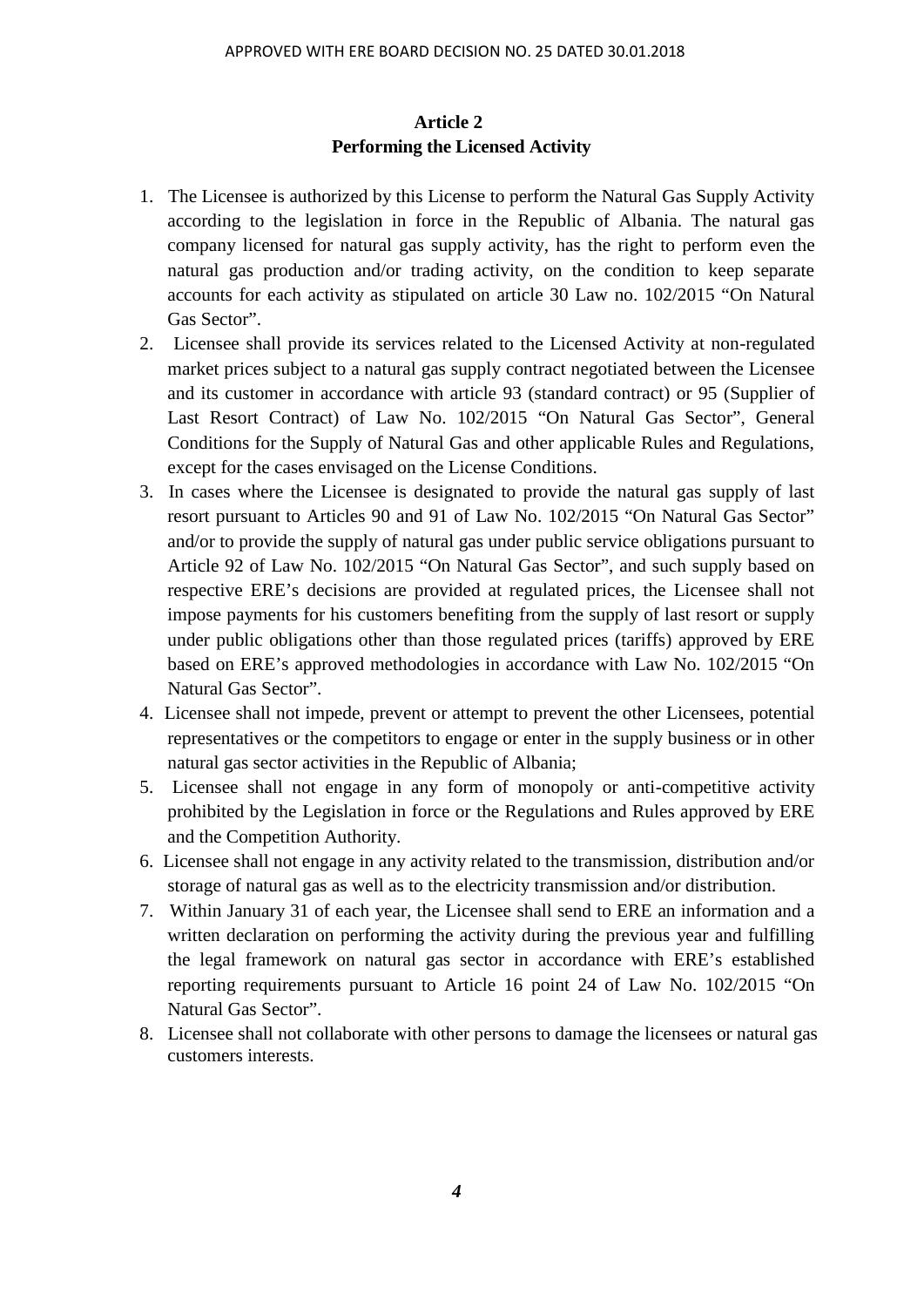- 9. Licensee shall perform the Licensed Activity in conformity with transparency principles, defined in the legislation in force.
- 10. Licensee that shall be engaged in other activities different from the Licensee Activity shall inform ERE in cases when he aims to:
	- a) engage in any other activity except the licensed one; or
	- b) establish an Associated Business.
- 11. ERE may prevent the engagement in any other activity or may set special conditions for establishing any Associated Business necessary to protect the customer's interests.
- 12. Licensee is not responsible for not meeting the License Conditions in case of a Force Majeure to that extent that the Force Majeure is the reason for not meeting the License Conditions. In this case, the Licensee, shall immediately inform ERE and other licensees or customers with whom the Licensee has signed an agreement.
- 13. The Licensee shall restore the provision of its interrupted services under the terms and conditions stipulated in the General Conditions for the Supply of Natural Gas, other applicable Rules and Regulations, and the natural gas contract.

# **Article 3 Obligations of the Licensee**

- 1. Licensee is obliged to implement the Legislation in force, all Council of Ministers Decisions and the Regulations and Rules approved by ERE.
- 2. The supplier, implementing this License, is obliged to supply the customers with natural gas, in conformity with the contract signed, in a secure, reliable and efficient way.
- 3. Natural gas supply agreement shall be designed and concluded under the terms and conditions stipulated in Law No. 102/2015 "On Natural Gas Sector" and the General Conditions for the Supply of Natural Gas. In particular, the Licensee shall:
	- a) conclude standard natural gas supply contracts with household customers and small enterprises in a form adopted by ERE as required under Article 93 of Law No. 102/2015 "On Natural Gas Sector";
	- b) design and conclude natural gas supply contracts with other customers as required under Article 95 of Law No. 102/2015 "On Natural Gas Sector".
- 4. Supplier informs his customers for:
	- a) their right to select and change for free the supplier, after having executed all the previous Natural Gas obligations pursuant to Article 76 of Law No. 102/2015 "On Natural Gas Sector" and ERE's approved supplier switching rules which are an integral part of the General Conditions for the Supply of Natural Gas;
	- b) the current natural gas consumption and cost to enable the management of natural gas consumption by the customers;
	- Prepayment systems, if applied, shall be fair and reflect the expected c) different ways of payment, which are not discriminatory to the customers.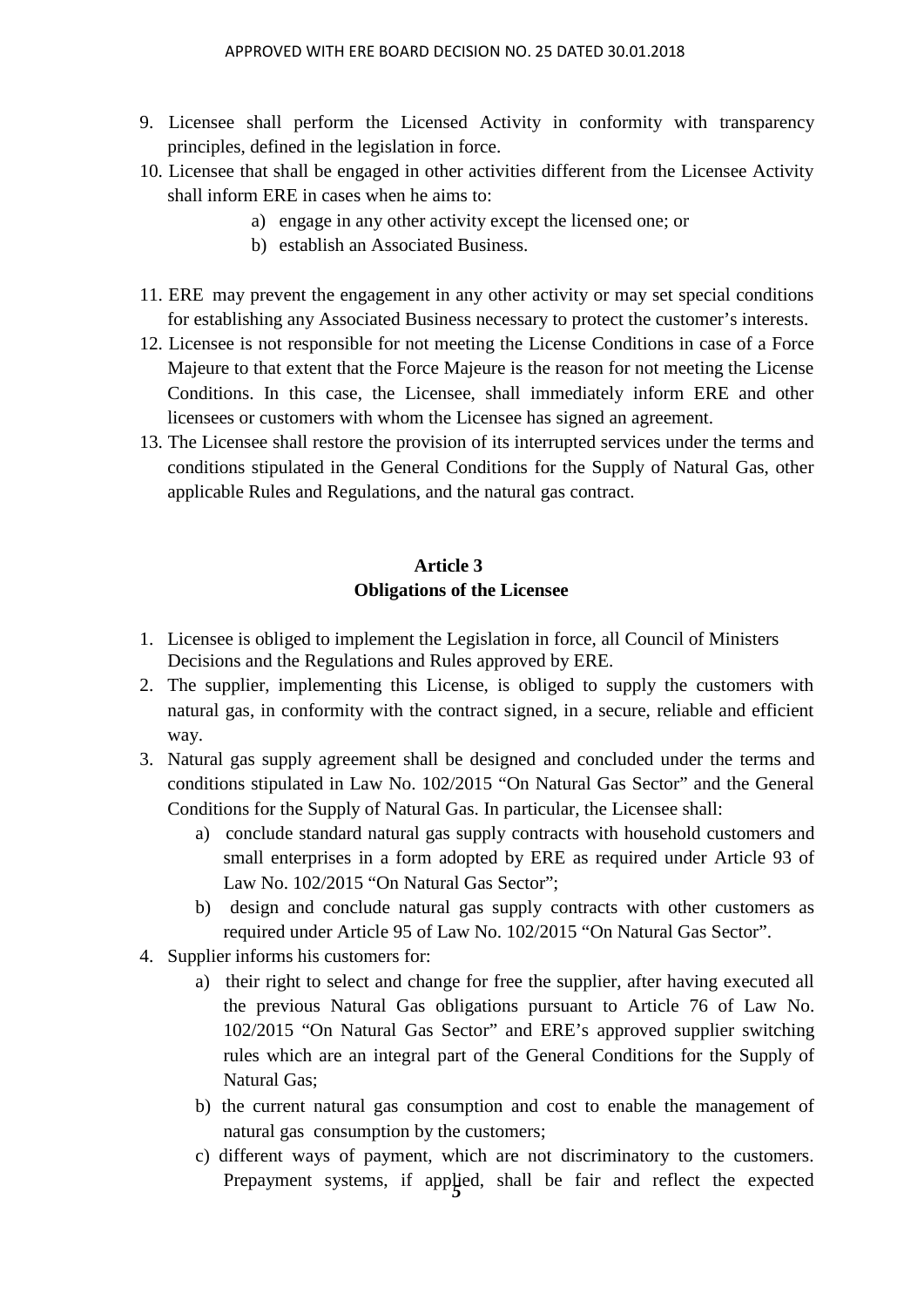consumption;

- d) the possibility to use simple procedures to follow their complaints;
- e) changing the terms of the contract at least 15 days before their implementation, including the information regarding the customer's right to unilaterally settle the supply contract, when issuing the notice;
- f) the consumption data, enabling each customer the access to read the metering device and to the metering data, based on a clear and free agreement;
- g) other information which the supplier is required to provide to its customers under Law No. 102/2015 "On Natural Gas Sector", the General Conditions for the Supply of Natural Gas, and the natural gas supply contract.
- 5. Suppliers by natural gas consumption invoice and/or promoting materials, clearly inform the customers for:
	- a) factual Natural Gas consumption;
	- b) data for any gas resource ensured from the supplier during the previous year;
	- c) the integral elements of the price and the respective costs;
	- d) data on the environmental impact of carbon dioxide and radioactive wastes emitted during Natural Gas production, provided by the supplier on the previous year;
	- e) available means of dispute settlement and handling of complaints;
	- f) other information required to be provided in the supplier's invoices under Law No. 102/2015 "On Natural Gas Sector", the General Conditions for the Supply of Natural Gas, and the natural gas supply contract.
- 6. Pursuant to Article 90 of Law No. 102/2015 "*On Natural Gas Sector*", the Licensee may be designated as a natural gas supplier of last resort. In such case, except of the obligations in performing the Licensed Activity, the Licensee shall perform the functions of a natural gas supplier of last resort and shall carry out its duties stipulated in Articles 90 and 91 of Law No. 102/2015 "On Natural Gas Sector", the General Conditions for the Supply of Natural Gas, ERE's adopted operational rules for the supplier of last resort, and other applicable Rules and Regulations. The Licensee charged according to the law with the obligation to ensure natural gas supply service, ensures to the natural gas enterprises and customers the data on natural gas, natural gas consumption, publishing these data, which are valid for the market operators.
- 7. Pursuant to Article 92 of Law No. 102/2015 "On Natural Gas Sector", the Licensee may be designated as a supplier of natural gas under public service obligations. In such case, additionally to its obligations in performing the Licensed Activity, the Licensee shall perform the functions of a supplier of natural gas under public service obligations and shall carry out its duties stipulated in Article 92 of Law No. 102/2015 "On Natural Gas Sector", the General Conditions for the Supply of Natural Gas, ERE's adopted operational rules for the supplier of natural gas under public service obligations, and other applicable Rules and Regulations.
- 8. In cases where the Licensee is designated as a natural gas supplier of last resort, as prescribed in Paragraph 2.3 of this License Conditions, and/or as a supplier of natural gas under public service obligations, it has the right to supply natural gas in the conditions of the market and without territorial limitations, on the conditions to keep separate accounts for each of respective activities, i.e. the Licensed Activity performed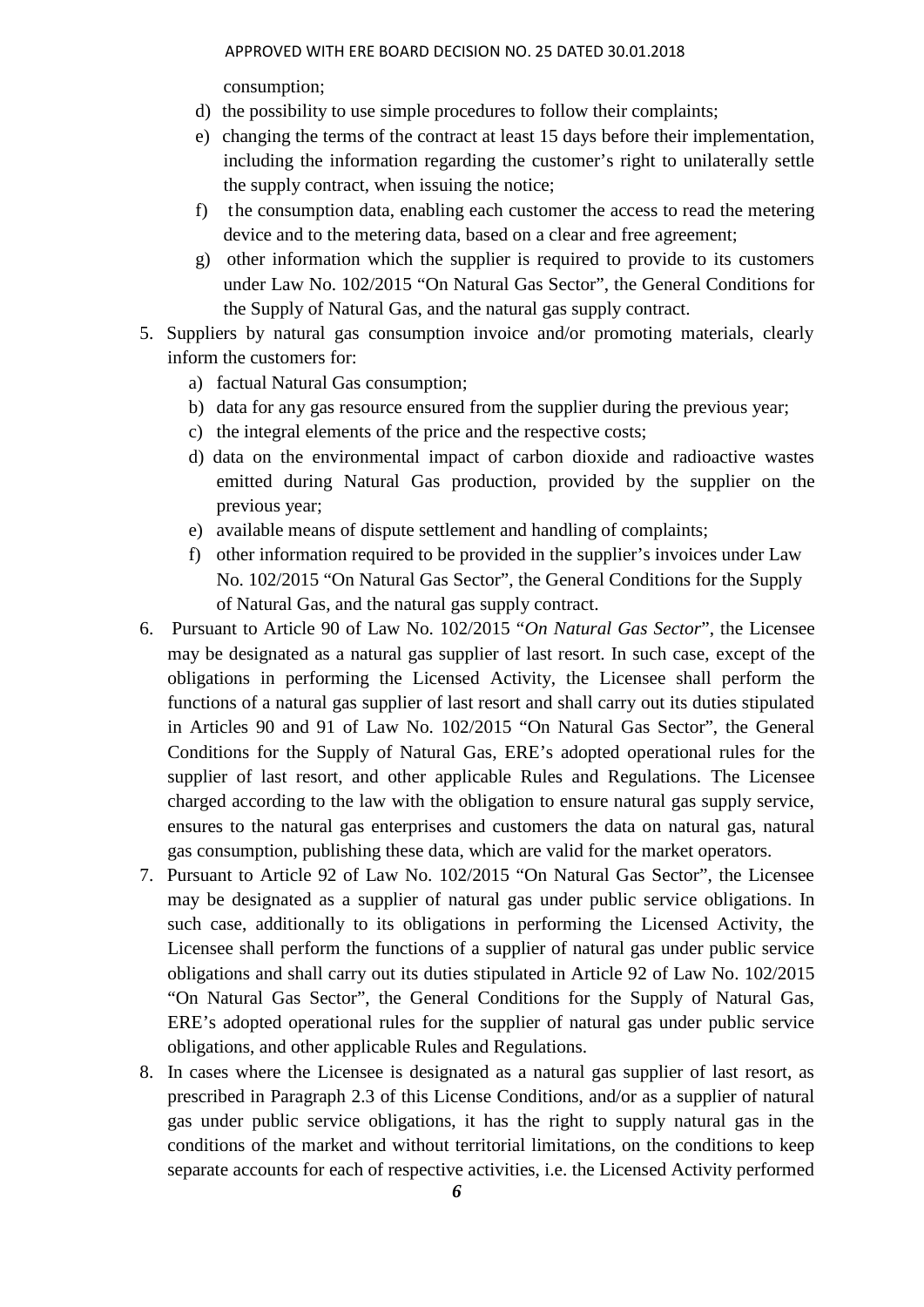#### APPROVED WITH ERE BOARD DECISION NO. 25 DATED 30.01.2018

under market conditions, the natural gas supply of last resort and/or the supply of natural gas under public service obligations, as required under Paragraph 4 of these License Conditions.

- 9. Licensee is obliged to establish a customer care center which shall provide information, handle inquiries by end-use customers, requests and complaints, by telephone, e-mail and in person. Licensee shall adjust office hours of the customer care center to end-use customer needs, ensuring that at least one day per week the customer care center remains open until 20 00. It shall be possible for the end-use customers to contact the customer care center by phone or e-mail.
- 10. Licensee shall undertake necessary steps aimed at protecting the interests of its end use customers as well as handling the complaints of its end-use customers, including out-of-court dispute settlements, in an efficient way and free of charge. Licensee shall ensure that its end-use customers have the right to a good standard of service and that their complaints are handled properly and in such a way that enables disputes to be settled fairly and promptly, preferably within two (2) weeks, with provision, where warranted, for a system of reimbursement and/or compensation.
- 11. Licensee carries out other duties as assigned within the scope of the Licensed Activity by Law No. 102/2015 "On Natural Gas Sector", the Rules on Organization of the Natural Gas Market, the General Conditions for the Supply of Natural Gas, other applicable Rules and Regulations, and these License Conditions.

# **Article 4 Accounting and Reporting**

- 1. Licensee shall keep accounting records and prepare financial balances, which shall be kept separately for the Licensed Activity and any other activity (including other licensed activities) where the Licensee is engaged, in conformity with the accounting rules and the procedures approved by ERE as well as in conformity with Article 30 of Law 102/2015 "On Natural Gas Sector". When it is appropriate and subject to the conditions established by applicable Rules and Regulations, such accounts can be provided in a consolidated form. The Licensee shall submit at ERE the annual financial balances within March 31 of each year. If the Licensee performs more than one activity, the invoices of the expenses for any exercising activity, shall be easily distinguishable to which activity they belong, with distinctive signs according to the type of activity they are licensed for. On such case, the Licensee shall declare at ERE the identification way for each invoice.
- 2. The licensee shall make available to ERE, the ministry, the Competition Authority and other respective authorities the respective data, for at least 5 year period, regarding all transactions, in the gas and its derivate supply contracts, with the wholesale customers, the TSO, storage system operators and LNG systems, as required under Article 77 of Law No. 102/2015 "On Natural Gas Sector". These data are available even to Energy Community Secretariat for the same period.
- 3. The data shall include details for the respective transaction characteristics such as: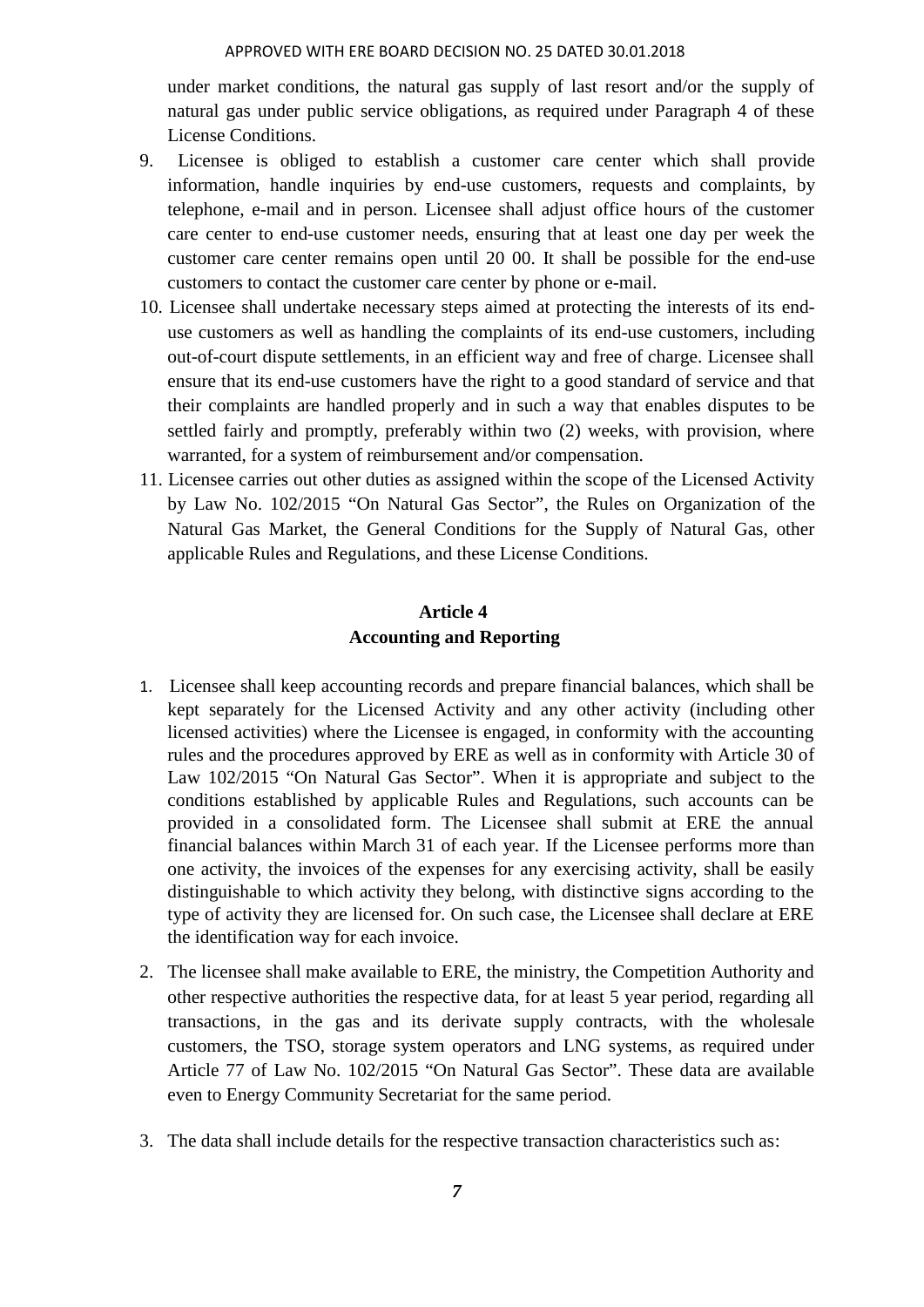- a) duration,
- b) bid rules and settling the disputes,
- c) the quantities, dates,
- d) time of executing the contract,
- e) transaction price,
- f) identification means for the involved wholesale customers,
- g) details for all the unpaid contracts, for gas and its derivates supply.
- 3. ERE may make available to the market participants certain data, declared by the Licensee, on the condition that the commercial sensitive information shall not be published.
- 4. If the Licensee foresees an emergency situation as defined from the Legislation in force, the Licensee shall inform ERE without delay and this information shall describe the measures taken by the Licensee to prevent or improve the foreseen emergency situation effects.
- 5. Licensee shall allocate the common expenses among its Licensed Activity and other types of activities in conformity with ERE Regulations and Rules. The Licensee shall submit at ERE, on his request, on the form and the deadline decided by ERE, the documentation that sets the basis for allocating the common expenses between the activities that will be performed, as well as the obtained results after this allocation.
- 6. The Licensee shall inform ERE within 10 days for any change of the:
	- a) address;
	- b) the Licensee statute;
	- c) registration certificate;
	- d) NUIS
	- e) the main governing bodies; or
	- f) the structure of the Licensed business.
- 7. All the official notifications, the applications, petitions, claims or other correspondences with ERE regarding the License should be in the written form and respectively signed by an authorized official or designated legal representative of the Licensee or ERE and shall be send by courier or registered mail requiring a verification of the receipt. The addresses of the Parties should be on the envelope. All the notifications or other correspondences shall be considered effective from the delivery moment or if they are not delivered because of the sender's fault, from the moment of presentation.
- 8. Licensee shall submit at ERE the Periodical information regarding:
	- a) The expenses and (monthly, and in 3 months progression) operational revenues;
	- b) Cash-Flow (monthly and progressive) statement;
	- c) Natural Gas supplied table (monthly and progressive);
	- d) Any information required from ERE case by case;
	- e) Number of Customers supplied (monthly and progressive);
	- f) Load graphs;
	- g) Metering systems;
	- h) Data on the recorded complaints, (monthly and progressive) the handling and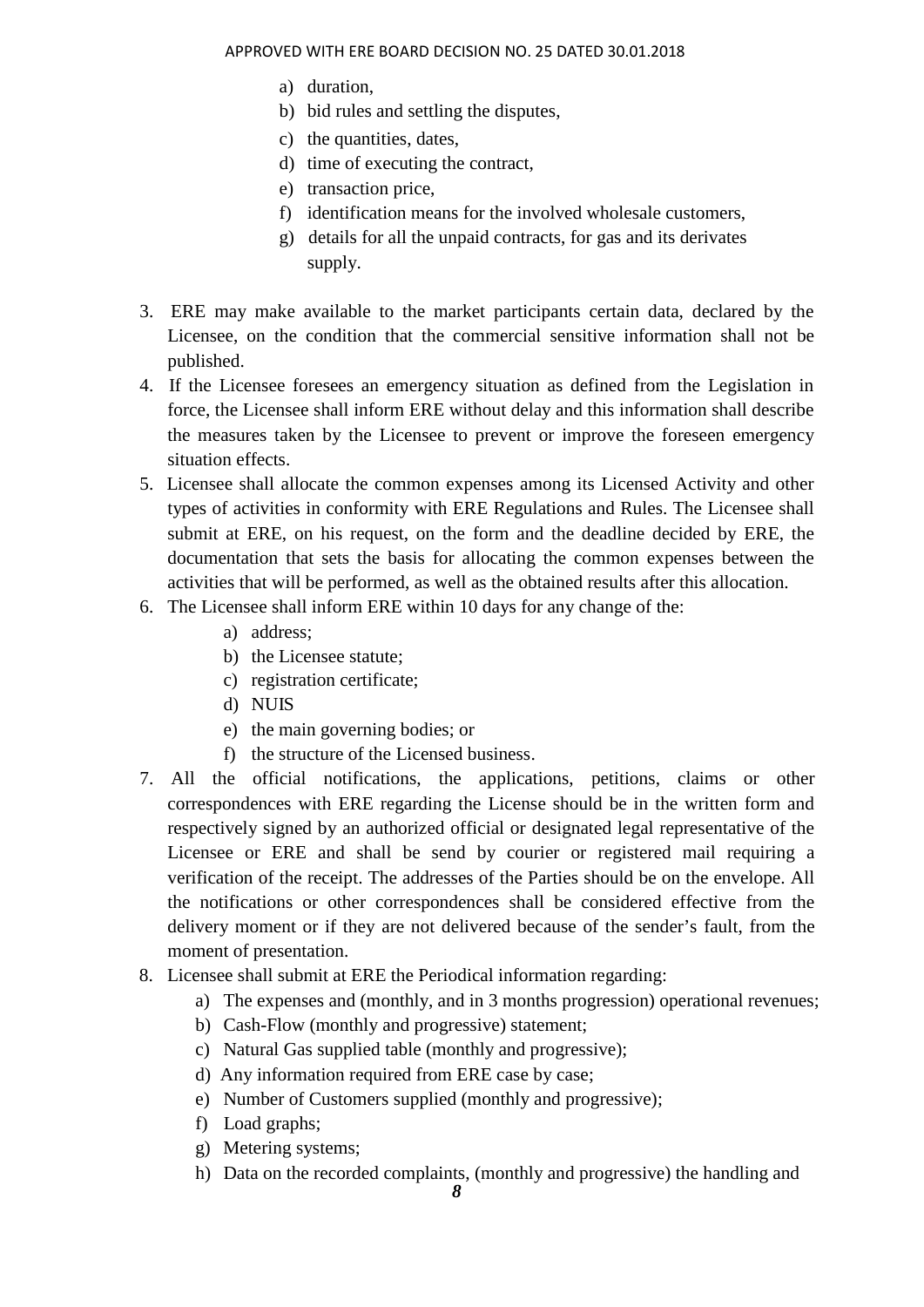APPROVED WITH ERE BOARD DECISION NO. 25 DATED 30.01.2018

corrections in the respective invoices, subject to complaints.

i) Other information required under Law No. 102/2015 "On Natural Gas Sector" and ERE's adopted reporting requirements pursuant to Article 16 point 24 of Law No. 102/2015 "On Natural Gas Sector".

### **Article 5**

### **Use of Information**

- 1. The Licensee shall ensure that any information obtained from others as a result of his Licensed Activity shall not be revealed to anyone, except:
	- a) With the prior written consent of the Person to whom the information relates;
	- b) The information is public;
	- c) When the Licensee is required or permitted to disclose the information to comply with the Conditions of this License according to an ERE order, or any applicable legal provision;
	- d) The information shall be disclosed normally performing the licensed activity.
- 2. Licensee shall ensure that any Associated Business shall not use any information of the Licensee to gain unjustified, competitive advantage and shall ensure that it does not disclose the information to any other Person (including other Associated Businesses) that could enable this Person to gain any kind of unjustified commercial advantage.
- 3. Any Commercially Advantageous Information possessed by the Licensee shall be disclosed in a transparent and non-discriminatory manner, and shall be easily and equally accessible by all actual or potential customers and other interested parties. Disclosure of Commercially Advantageous Information shall be processed so as to prevent any preferential treatment of individual customers, other participants of the natural gas market or other interested parties, whether in terms of the scope, contents and/or form of the information disclosed, and/or the time of its disclosure.
- 4. Licensee shall undertake any necessary step to protect the confidential information in his ownership and to report ERE in conformity with the Legal obligations pursuant to the requirements stipulated in Law No. 102/2015 "On Natural Gas Sector", the General Conditions for the Supply of Natural Gas and natural gas supply contract.
- 5. The information sent to ERE by the Licensee shall be considered public except of the cases when upon a specific request of the Licensee, ERE by decision defines that this information is of ownership nature and its disclosure does not serve to the public interest.
- 6. ERE preserves the confidentiality of Commercially Sensitive Information received from the Licensee under the terms and conditions stipulated in applicable Rules and Regulations pursuant to Articles 16 point 15 and 20 of Law No. 102/2015 "On Natural Gas Sector".
- 7. Licensee shall not enter in an agreement which the Licensee knows or shall know that it can lead to the violation of the License Conditions.

*9* 8. Licensee shall respect the Laws and Decisions of the Government of the Republic of Albania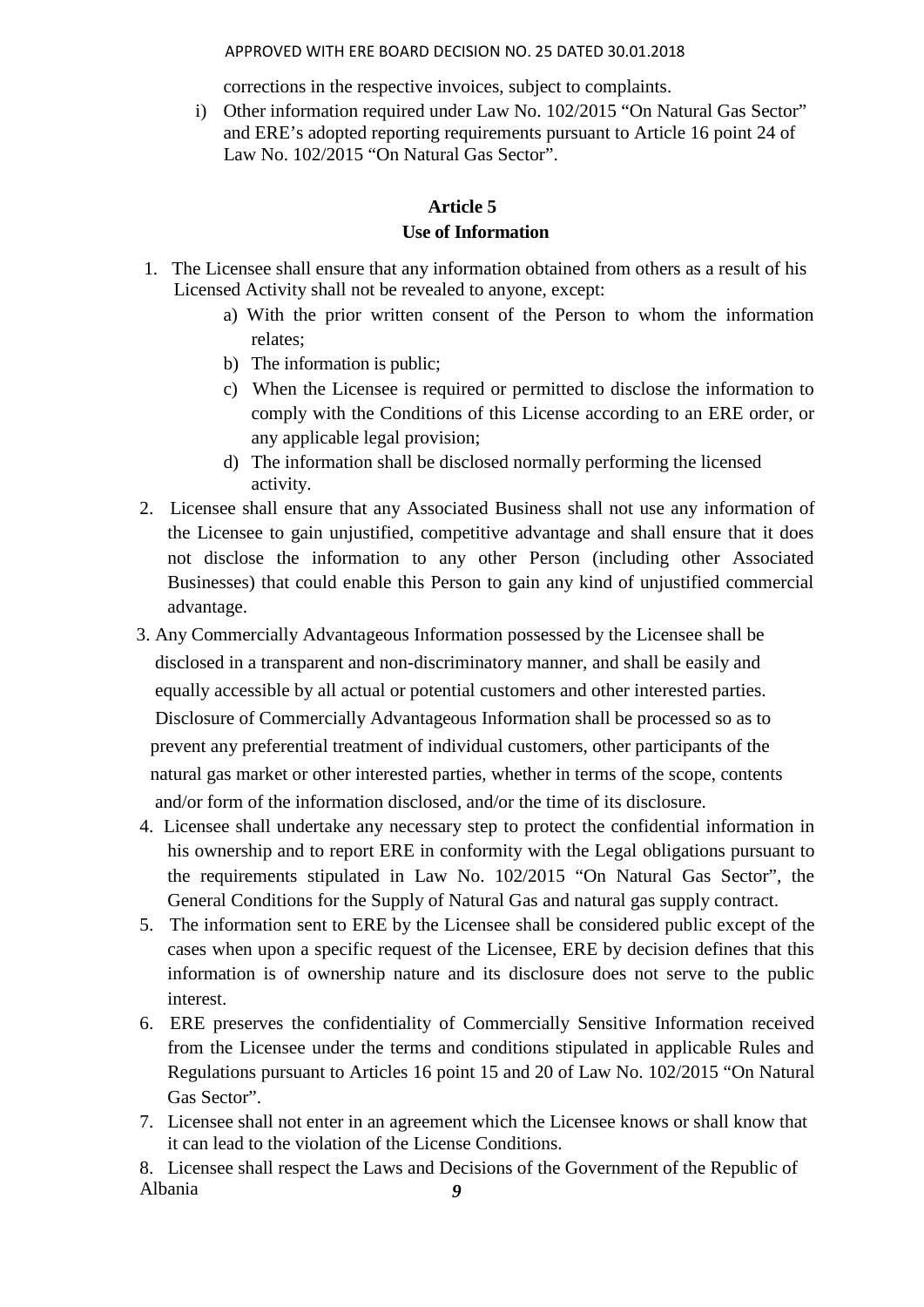as well as ERE Regulations and Rules.

# **Article 6 Regulatory Fees**

- 1. The Licensee shall pay to ERE regularly and continuously the regulatory fees during the term of this License as defined on ERE regulation on the regulatory fees and article 14 of Law 102/2015 "On Natural Gas Sector".
- 2. If the Licensee does not pay to ERE the regulatory fees within the deadline required by ERE, the Licensee shall be fined according to Law 102/2015 "On Natural Gas Sector" and the Regulation on the Conditions and Procedures of Imposing the Fines and the Concrete Measure for any Violation", approved with ERE Board decision no. 95 of date 04.07.2017.

# **Article 7 Control on the Performance of the Licensed Activity**

- 1. ERE shall monitor the implementation from the Licensee of the License Conditions, shall review the reports send from the Licensee and at any time after the notification, is authorized to monitor the assets or accounting records and may require a technical and/or accounting audit of the Licensee's activities. For this purpose, ERE shall inter alia have an unrestricted access to the Licensee's accounts pursuant to Articles 30 and 31 of Law No. 102/2015 "On Natural Gas Sector".
- 2. ERE authorized representatives shall access to the Licensee's premises, equipment and documentations to monitor the Licensed Activity in conformity with ERE Regulations. The Licensee shall provide any required information or documentation, necessary for ERE during such monitoring.
- 3. Upon the evidenced complaint of any third Person or based on its proposal, ERE may start an investigation for the implementation of the License Conditions or ERE Regulations.
- 4. If after the investigation, ERE concludes that the Licensee has not implemented the License Conditions, ERE may undertake other measures within its authority to ensure the fulfillment of the terms and conditions of this License.
- 5. Licensee shall inform and explain to ERE any violation of these License Conditions, within one week that the Licensee is informed for such violation.
- 6. Licensee shall implement the decisions issued by ERE, including the payment of the fines imposed by ERE, according to the Legislation in Force.

# **Article 8 License Amendment**

- 1. ERE may amend/abrogate the License Conditions when they do not comply with:
	- a) The legislation in force and the Decisions of the Government of the Republic of Albania which are in conformity with the Legislation in force;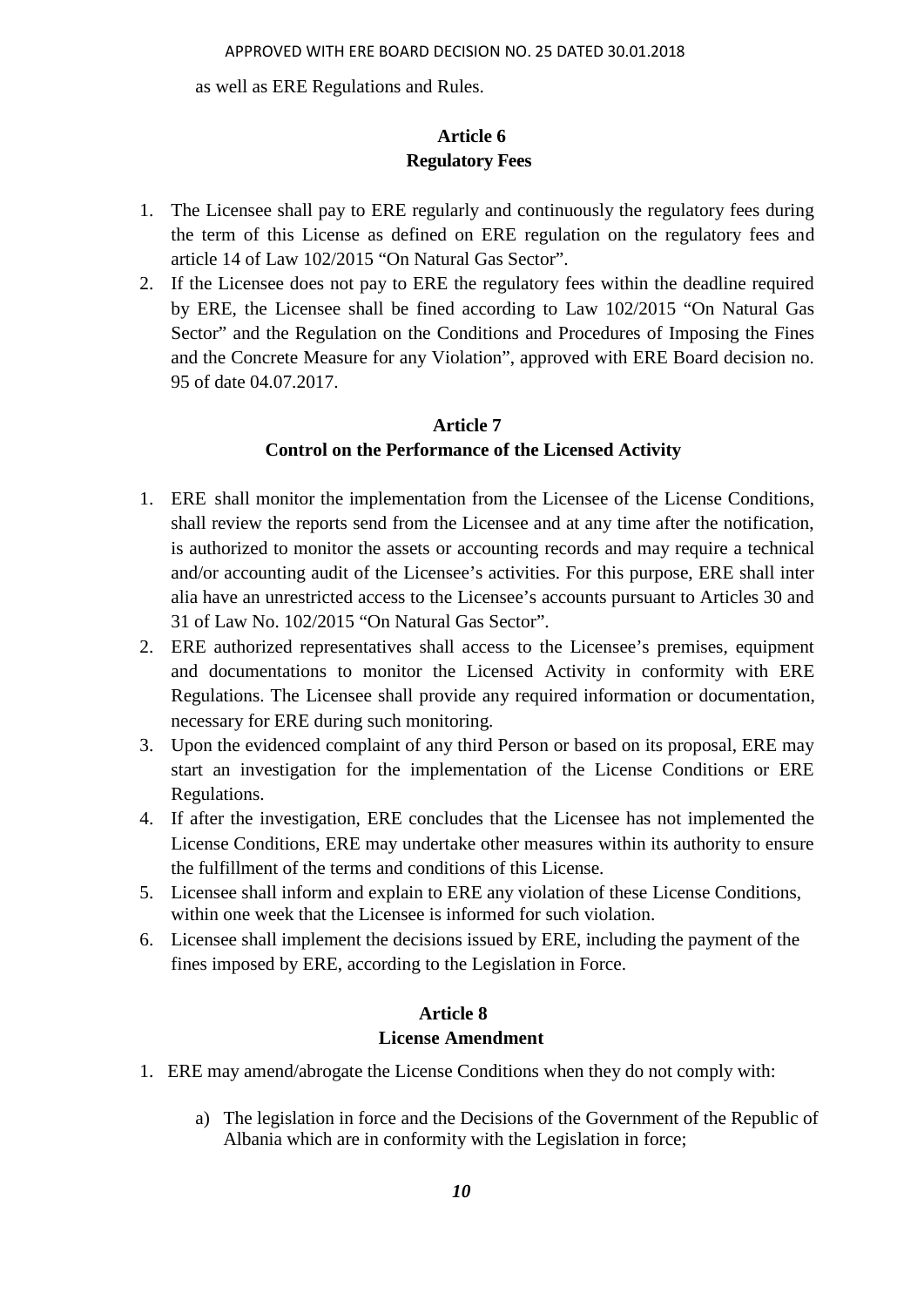#### APPROVED WITH ERE BOARD DECISION NO. 25 DATED 30.01.2018

- b) The decisions issued from the Albanian Court with jurisdiction competences.
- 2. At any time the Licensee may propose to ERE other amendments of this License Conditions, by submitting a written proposal, together with the supporting documents. ERE may propose the amendment of this license conditions and may consult them with the interest parties before the approval.
- 3. ERE shall take the final decision after taking into consideration the customer's and other licensee's interests. The interested parties shall be informed in a written form for any proposed amendment. If ERE and the Licensee reach to an agreement for these amendments, the License Conditions shall be amended. If the agreement is not reached, the Licensee may appeal to the First Instance Court in Tirana.
- 4. All amendments to the License Conditions shall be made by ERE under the terms and conditions stipulated in Law No. 102/2015 "On Natural Gas Sector", the Licensing Procedures for the Natural Gas Sector, and other applicable Rules and Regulations.
- 5. The amendments made in the License Conditions shall be published in the Official Gazette of the Republic of Albania.

#### **Article 9**

### **Imposing the administrative measures and License Termination**

- 1. If the Licensee does not fulfill the conditions of this license, ERE may apply administrative measures, according to article 106 of Law no. 102/2015 "On Natural Gas Sector" and the "Regulation on the conditions and procedures of imposing the fines and the concrete measure for each violation".
- 2. ERE may terminate the License in conformity with article 27 of Law no. 102/2015 "On Natural Gas Sector" and the "Regulation on the procedures of Licenses removal on Power and Natural Gas Sector".

### **Article 10 License Termination**

- 1. ERE shall remove a license when the Licensee:
	- a) no longer meets the essential conditions of the License;
	- b) violates the legal provisions to protect the environment during performing his activity;
	- c) endangers the citizens life, health and property;
	- d) does not pay the regulatory fees imposed by ERE;
	- e) becomes financially incapable or requires to declare bankruptcy;
	- f) on the request of the licensee;
	- g) has ceased to perform the certain functions according to the license.

2.The License may be terminated by ERE under the terms and conditions stipulated in Law No. 102/2015 "On Natural Gas Sector", the Licensing Procedures for the Natural Gas Sector, the Regulation on the procedures of revocation of licenses in power and natural gas sectors, and other applicable Rules and Regulations.